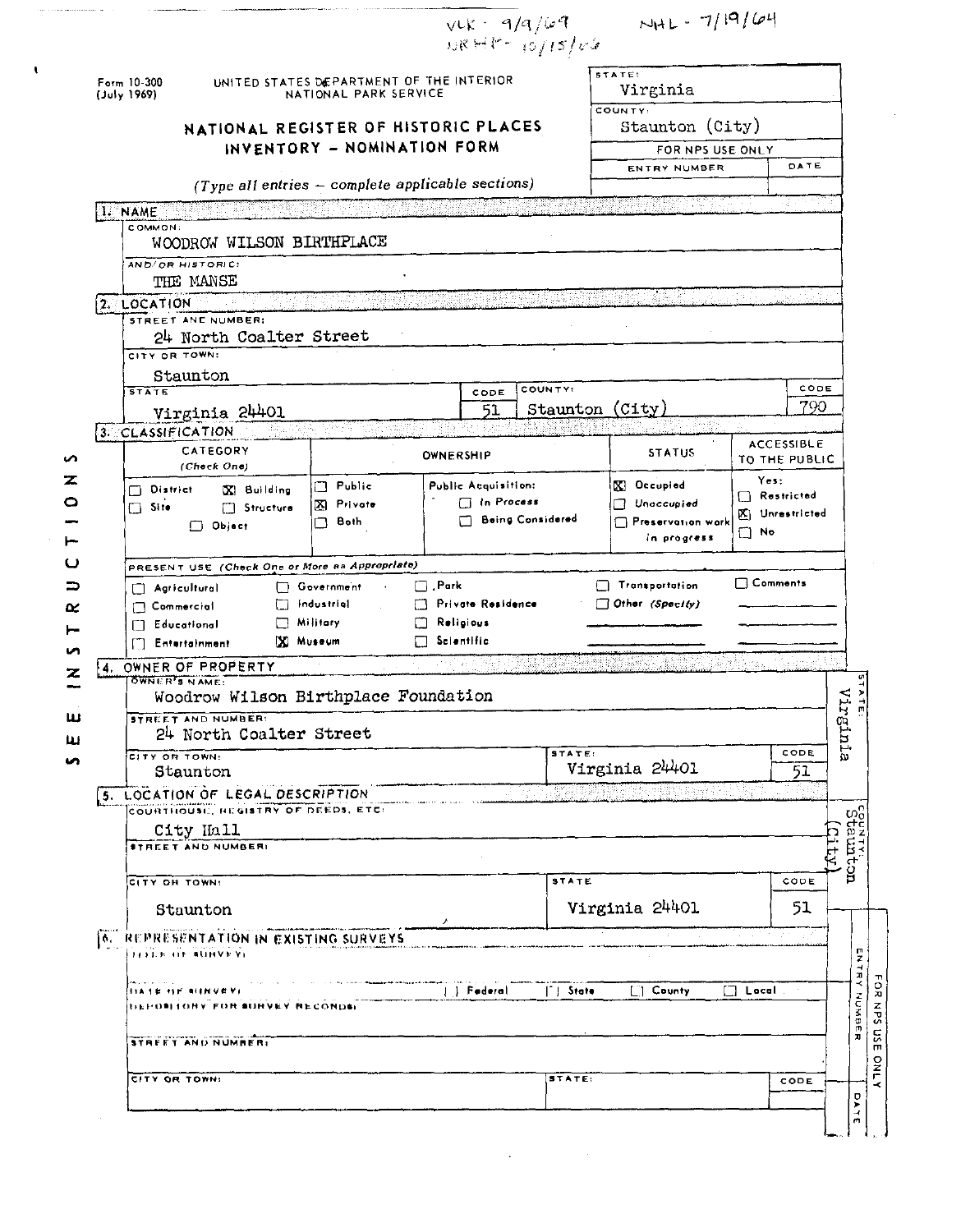| <b>DESCRIPTION</b> |                  | $- - - - -$ |             | アンティー 手足 おうしょう しょうぶんしん (の) 多味 ふうしょ (数 出来) そう |              |                           |  |
|--------------------|------------------|-------------|-------------|----------------------------------------------|--------------|---------------------------|--|
|                    |                  |             |             | (Check One)                                  |              |                           |  |
|                    | <b>Excellent</b> | $\Box$ Good | $\Box$ Fair | <b>Deteriorated</b>                          | $\Box$ Ruins | n<br>, Unexposed          |  |
| <b>CONDITION</b>   |                  | (Check One) |             |                                              |              | (Check One)               |  |
|                    | Altered          |             | X Unaitered |                                              | n Moved      | <b>Original Site</b><br>П |  |

**DESCRIBE THE PRESENT AND ORIGINAL (II known) PHYSICAL APPEARANCE** 

a. BACKGROUND INFORMATION: The Woodrow Wilson Birthplace is a fine, two-story Greek Revival mansion which was built in  $1846$  as the manse of the First Presbyterian Church in Staunton. The house, brick painted white, sits on a hill that permits a groundlevel first floor with two stories above. There are four rooms at each level. The house is in excellent condition and is well maintained. **A** lovely garden and well kept grounds are to the rear of the house facing Mary Baldwin College; this, however, was originally the front. The garden was landscaped to conform to the old pattern and was restored by the Garden Club of Virginia.

The Woodrow Wilson Birthplace Foundation acquired the home in 1933 at the successful conclusion of a campaign dating back to 1922. The Foundation has furnished the house in the period of its occupancy by the Wilsons; some of the furniture belonged to the family. **A** room to the rear is furnished with desks and memorabilia from Wilson's later years.

b. BOUNDARIES: The Woodrow Wilson birthplace is located on the southeast corner of North Coalter and Frederick Streets, Staunton, Virginia. Specific address is 24 North Coalter Street. Main entrance is from North Coalter Street. The lot is approximately 173 feet wide (along Coalter street) and **has** a depth of about *295* feet **(along** Frederick street).

i n m m  $\overline{z}$ **Un**  $\rightarrow$  $\mathbf{z}$ C  $\overline{C}$  $\rightarrow$ Ó z ີ**ທ**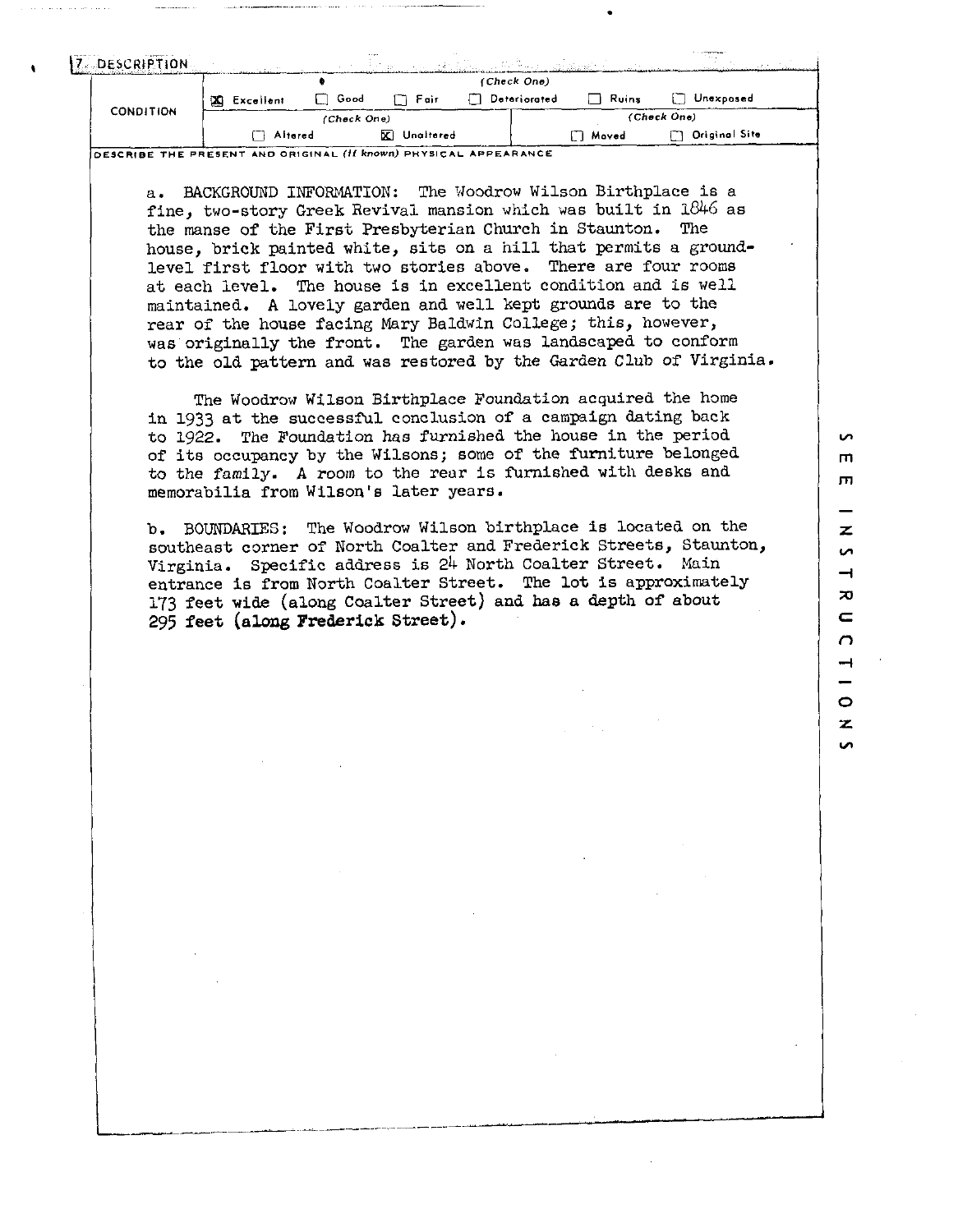| PERIOD (Check One or More as Appropriate)                |                    |                    |                 |  |
|----------------------------------------------------------|--------------------|--------------------|-----------------|--|
| Pre-Columbian!                                           | 16th Century       | 18th Century       | 20th Century    |  |
| 15th Century<br>П                                        | 17th Century       | 19th Century<br>W. |                 |  |
| SPECIFIC DATE(S) (If Applicable and Known)               |                    |                    |                 |  |
| AREAS OF SIGNIFICANCE (Check One or More as Appropriate) |                    |                    |                 |  |
| Abor iginal                                              | <b>Education</b>   | <b>X</b> Political | Urban Planning  |  |
| $\Box$ Prehistoric                                       | $\Box$ Engineering | Religion/Phi-      | Other (Specity) |  |
| $\Box$ Historic                                          | $\Box$ Industry    | losophy            |                 |  |
| <b>Agriculture</b><br>iΙ                                 | Invention          | $\Box$ Science     |                 |  |
| Architecture                                             | Landscape          | Sculpture          |                 |  |
| Art                                                      | Architecture       | Social/Human+      |                 |  |
| Commerce                                                 | Literature         | itarion            |                 |  |
| Communications                                           | Military           | Theater            |                 |  |
| <b>Conservation</b>                                      | Music<br>l I       | Transportation     |                 |  |

STATEMENT OF SIGNIFICANCE

Thomas Woodrow Wilson, 28th President of the United States, was born in this Greek Revival manse in 1856. Before becoming President he served as a professor of history and government and as president of Princeton University. The political and economic reforms enacted at the request of Wilson's administration and his leadership of the country through the First World War cause many to regard Wilson as the President who led America politically into the 20th century. For his work in establishing the League of Nations, he was awarded the Nobel Peace Prize in 1919. Among the Wilson possessions on display here are the family Bible and the bookcase which Wilson bought with his first earnings.

S  $\overline{\mathbf{z}}$  $\circ$ - $\vdash$  $\overline{C}$  $\overline{\phantom{m}}$  $\propto$  $\blacksquare$ S  $\overline{z}$ ш  $\overline{\mathbf{u}}$ **S**